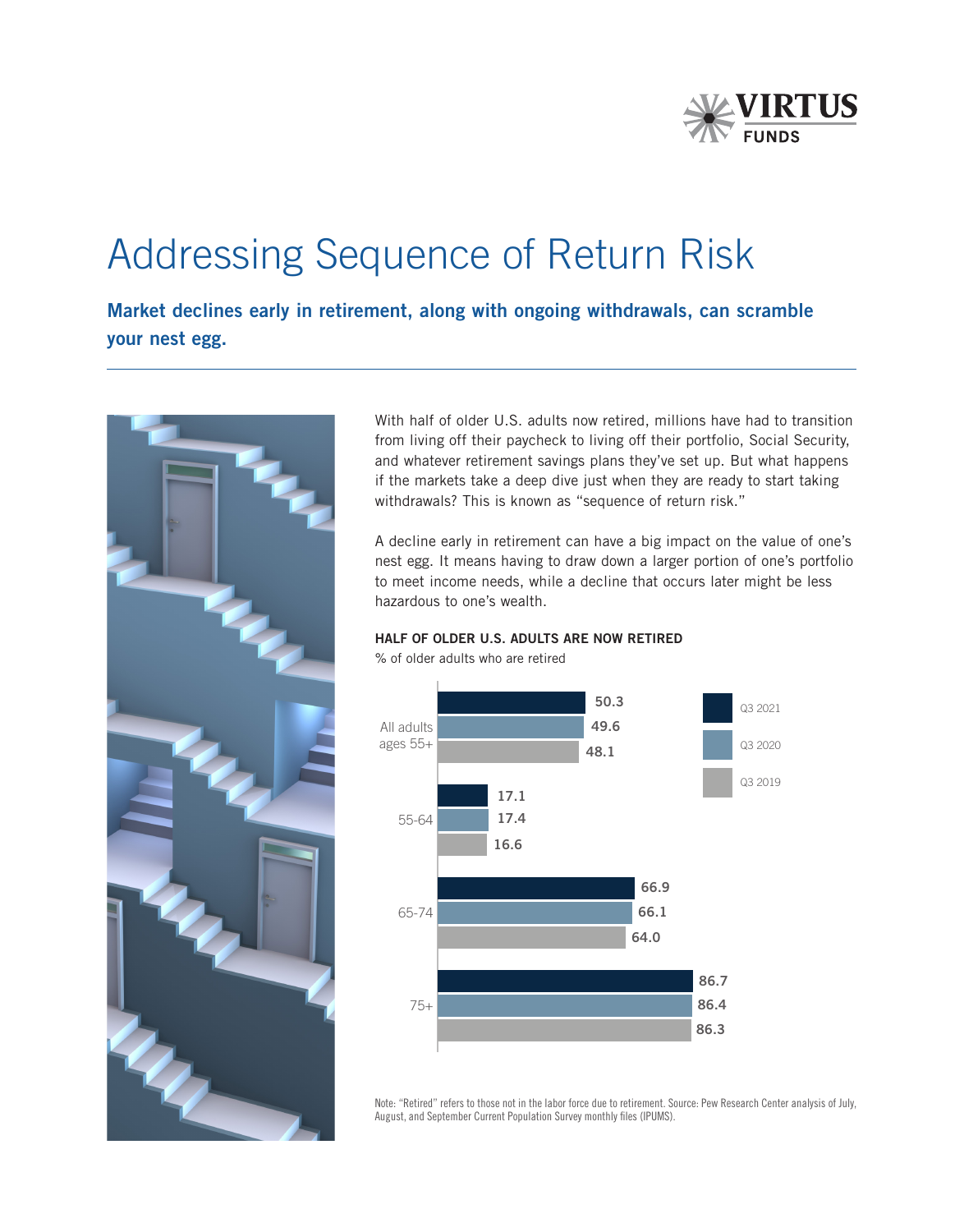## Sequence of return risk can have a lasting impact on portfolio outcomes

What happens when a retiree pulls money for withdrawals in a down market? Consider two hypothetical portfolios illustrated below. In each scenario, the investor has saved \$1,000,000 for retirement and plans to withdraw 5% of the initial value at the end of each year. The withdrawal amount grows at 2% per year.

Investor One retired at the beginning of 2000 and pulled money from the account during three consecutive years of negative market returns. As a result, this portfolio would have run out of money by 2018.

Investor Two, on the other hand, was lucky enough to have retired just three years later, at the beginning of 2003, missing those down markets and beginning to pull money in a rising market. This portfolio would actually have had over \$3,000,000 by the end of 2020—quite a difference just based on when withdrawals began.

|             |            | Investor One: Pulls assets during a bear market    |                            | Investor Two: Pulls assets during a bull market |            |                                                    |                            |
|-------------|------------|----------------------------------------------------|----------------------------|-------------------------------------------------|------------|----------------------------------------------------|----------------------------|
| <b>Date</b> | Withdrawal | S&P 500 <sup>®</sup> Index<br><b>Annual Return</b> | Year-end<br><b>Balance</b> | Date                                            | Withdrawal | S&P 500 <sup>®</sup> Index<br><b>Annual Return</b> | Year-end<br><b>Balance</b> |
|             |            |                                                    | \$1,000,000                |                                                 |            |                                                    | \$1,000,000                |
| 2000        | \$50,000   | $-9.10%$                                           | \$858,956                  | 2003                                            | \$50,000   | 28.68%                                             | \$1,236,845                |
| 2001        | \$51,000   | $-11.89%$                                          | \$705,862                  | 2004                                            | \$51,000   | 10.88%                                             | \$1,320,439                |
| 2002        | \$52,020   | $-22.10%$                                          | \$497,843                  | 2005                                            | \$52,020   | 4.91%                                              | \$1,333,279                |
| 2003        | \$53,060   | 28.68%                                             | \$587,586                  | 2006                                            | \$53,060   | 15.79%                                             | \$1,490,800                |
| 2004        | \$54,122   | 10.88%                                             | \$597,406                  | 2007                                            | \$54,122   | 5.49%                                              | \$1,518,583                |
| 2005        | \$55,204   | 4.91%                                              | \$571,547                  | 2008                                            | \$55,204   | $-37.00%$                                          | \$901,536                  |
| 2006        | \$56,308   | 15.79%                                             | \$605,510                  | 2009                                            | \$56,308   | 26.46%                                             | \$1,083,815                |
| 2007        | \$57,434   | 5.49%                                              | \$581,342                  | 2010                                            | \$57,434   | 15.06%                                             | \$1,189,639                |
| 2008        | \$58,583   | $-37.00%$                                          | \$307,675                  | 2011                                            | \$58,583   | 2.11%                                              | \$1,156,179                |
| 2009        | \$59,755   | 26.46%                                             | \$329,345                  | 2012                                            | \$59,755   | 16.00%                                             | \$1,281,453                |
| 2010        | \$60,950   | 15.06%                                             | \$318,006                  | 2013                                            | \$60,950   | 32.39%                                             | \$1,635,542                |
| 2011        | \$62,169   | 2.11%                                              | \$262,553                  | 2014                                            | \$62,169   | 13.69%                                             | \$1,797,255                |
| 2012        | \$63,412   | 16.00%                                             | \$241,159                  | 2015                                            | \$63,412   | 1.38%                                              | \$1,758,714                |
| 2013        | \$64,680   | 32.39%                                             | \$254,585                  | 2016                                            | \$64,680   | 11.96%                                             | \$1,904,375                |
| 2014        | \$65,974   | 13.69%                                             | \$223,460                  | 2017                                            | \$65,974   | 21.83%                                             | \$2,254,156                |
| 2015        | \$67,293   | 1.38%                                              | \$159,259                  | 2018                                            | \$67,293   | $-4.38%$                                           | \$2,088,032                |
| 2016        | \$68,639   | 11.96%                                             | \$109,667                  | 2019                                            | \$68,639   | 31.49%                                             | \$2,676,839                |
| 2017        | \$70,012   | 21.83%                                             | \$63,597                   | 2020                                            | \$70,012   | 18.40%                                             | \$3,099,333                |
| 2018        | \$71.412   |                                                    |                            |                                                 |            |                                                    |                            |

Source: Morningstar Direct. Data as of December 31, 2020. Hypothetical distribution set up: \$1,000,000 initial investment, \$50,000 withdrawal starting at the end of year one which grows at 2% per annum. Each year-end balanced utilizes the return for the year and then after the year-end balance is calculated, the withdrawal is taken. For illustrative purposes only. Not representative of a Virtus portfolio. Past performance is not indicative of future results.

## Adding high yield and dividend payers to portfolios may help income investors

Hybrid asset classes such as convertible bonds and traditional high yield bonds have historically captured some of the equity market return, but haven't been as sensitive to changes in equity market returns given the coupons generated by both asset classes. Dividend-paying stocks have also had reduced equity market sensitivity, and may help generate income with an attractive risk-reward profile, relative to broad-based equities.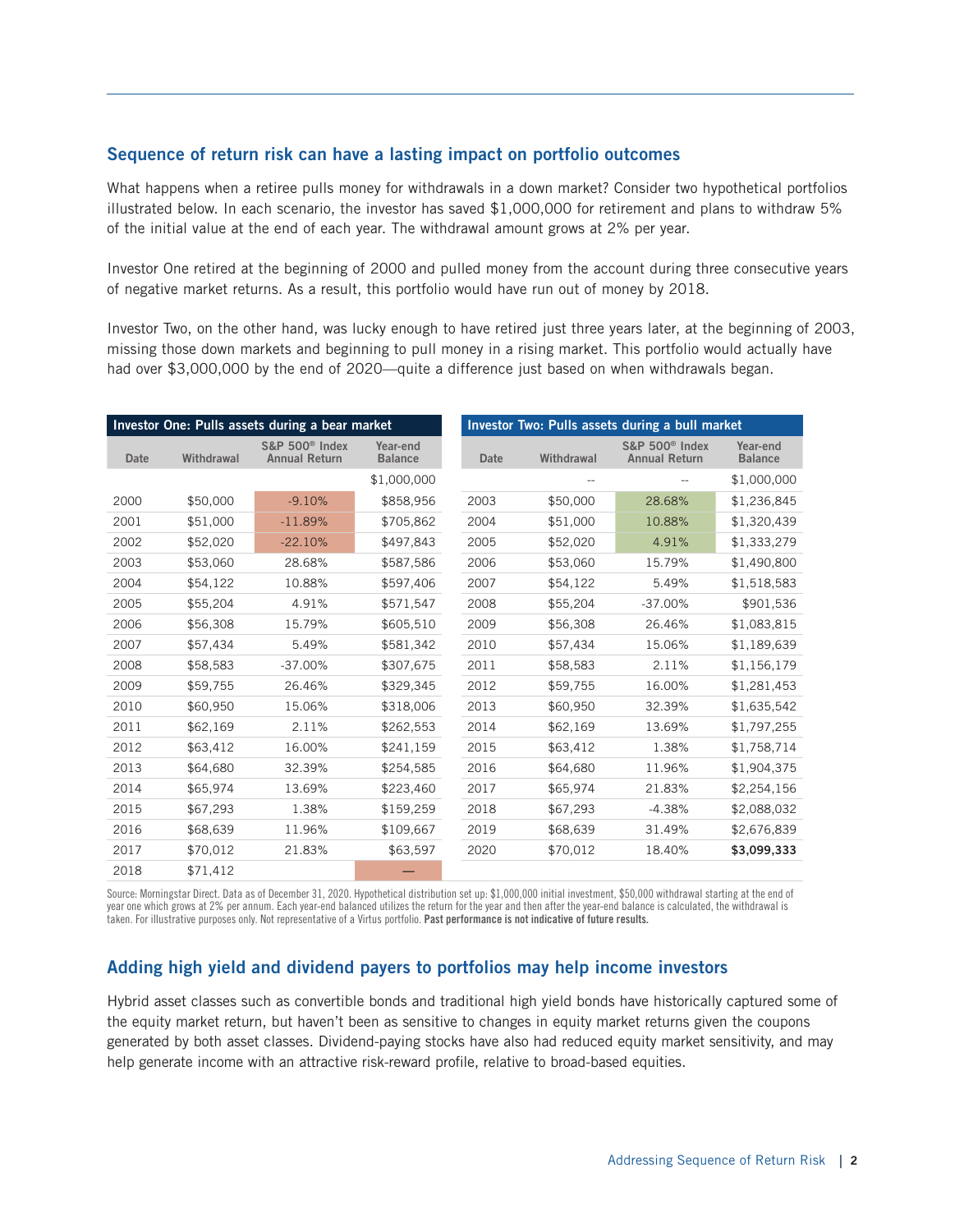#### PORTFOLIO IDEAS TO STEP INTO EQUITY RISK USING A RISK-AWARE FRAMEWORK

| <b>High Yield Bonds</b>                                                                                                                                                                                                                                                |  | <b>Convertible Bonds</b>                                                                                                                                                                                                                                                        |  | <b>Dividend Paying Equities</b>                                                                                                                                                                                                                                                                |  |  |  |
|------------------------------------------------------------------------------------------------------------------------------------------------------------------------------------------------------------------------------------------------------------------------|--|---------------------------------------------------------------------------------------------------------------------------------------------------------------------------------------------------------------------------------------------------------------------------------|--|------------------------------------------------------------------------------------------------------------------------------------------------------------------------------------------------------------------------------------------------------------------------------------------------|--|--|--|
| • Corporate bonds with a credit<br>rating off BB+ or below.<br>• These bonds have historically<br>exhibited positive equity<br>market sensitivity as the<br>macroenvironment plays an<br>important role in the ability of<br>these companies to service<br>their debt. |  | • Hybrid asset class that allows<br>an investor to convert their<br>bond into a pre-determined<br>number of equity shares.<br>As the stock price approaches<br>the conversion price, the<br>performance of these bonds is<br>more closely linked with the<br>underlying equity. |  | ■ Equity securities of companies<br>that have historically paid out<br>a portion of their earnings<br>as dividends.<br>• Dividends have historically<br>accounted for a significant<br>percentage of overall equity<br>returns and have provided<br>a cushion to investors in<br>down markets. |  |  |  |
| Increasing order of equity market participation over the long-term                                                                                                                                                                                                     |  |                                                                                                                                                                                                                                                                                 |  |                                                                                                                                                                                                                                                                                                |  |  |  |

## Convertible bonds, high yield bonds, and dividend-paying equities may provide downside mitigation during major equity market downturns

The key characteristic needed to reduce sequence of return risk is to limit losses and recover more quickly. Looking back at the past 20 years, there have been three significant market pullbacks: the early 2000's recession, the Great Recession of 2007-2008, and the COVID-19 selloff in early 2020. During these equity market downturns, convertible bonds, high yield bonds and dividend-paying equities provided downside mitigation by not falling as much as the S&P 500® Index, recovering more quickly (meaning getting back to positive territory), or both. This performance profile may have a powerful impact on income portfolios by helping manage the risk of withdrawals during negative market movements.

|                         |              | S&P 500 <sup>®</sup><br>Index | Dividend<br>Payers | Convertible<br><b>Bonds</b> | High<br>Yield |
|-------------------------|--------------|-------------------------------|--------------------|-----------------------------|---------------|
| Pullback 1: 2000-2003   | Drawdown (%) | $-47.41$                      | $-25.83$           | $-37.96$                    | $-14.32$      |
|                         | Peak         | 9/2/00                        | 4/11/02            | 3/11/00                     | 3/10/01       |
|                         | Valley       | 10/9/02                       | 3/11/03            | 10/8/02                     | 10/10/02      |
|                         | Recovery     | 10/23/06                      | 12/1/03            | 1/9/06                      | 3/21/03       |
| Pullback 2: 2007-2009   | Drawdown (%) | $-55.25$                      | $-48.70$           | $-46.57$                    | $-34.99$      |
|                         | Peak         | 10/10/07                      | 6/5/07             | 10/13/07                    | 6/1/07        |
|                         | Valley       | 3/9/09                        | 3/9/09             | 11/20/08                    | 12/12/08      |
|                         | Recovery     | 4/2/12                        | 10/5/10            | 10/13/10                    | 8/6/09        |
| <b>Pullback 3: 2020</b> | Drawdown (%) | $-33.79$                      | $-35.52$           | $-26.75$                    | $-21.54$      |
|                         | Peak         | 2/20/20                       | 1/18/20            | 2/20/20                     | 2/21/20       |
|                         | Valley       | 3/23/20                       | 3/23/20            | 3/23/20                     | 3/23/20       |
|                         | Recovery     | 8/10/20                       | 9/2/20             | 7/2/20                      | 10/13/20      |

Source: Morningstar Direct. Data as of September 30, 2021. Past performance is not indicative of future results. Convertible bonds are represented by the ICE BofA U.S. Convertible Index, High Yield bonds are represented by the ICE BofA U.S. High Yield Index, and Dividend Payers are represented by the S&P 500® Dividend Aristocrats® Index.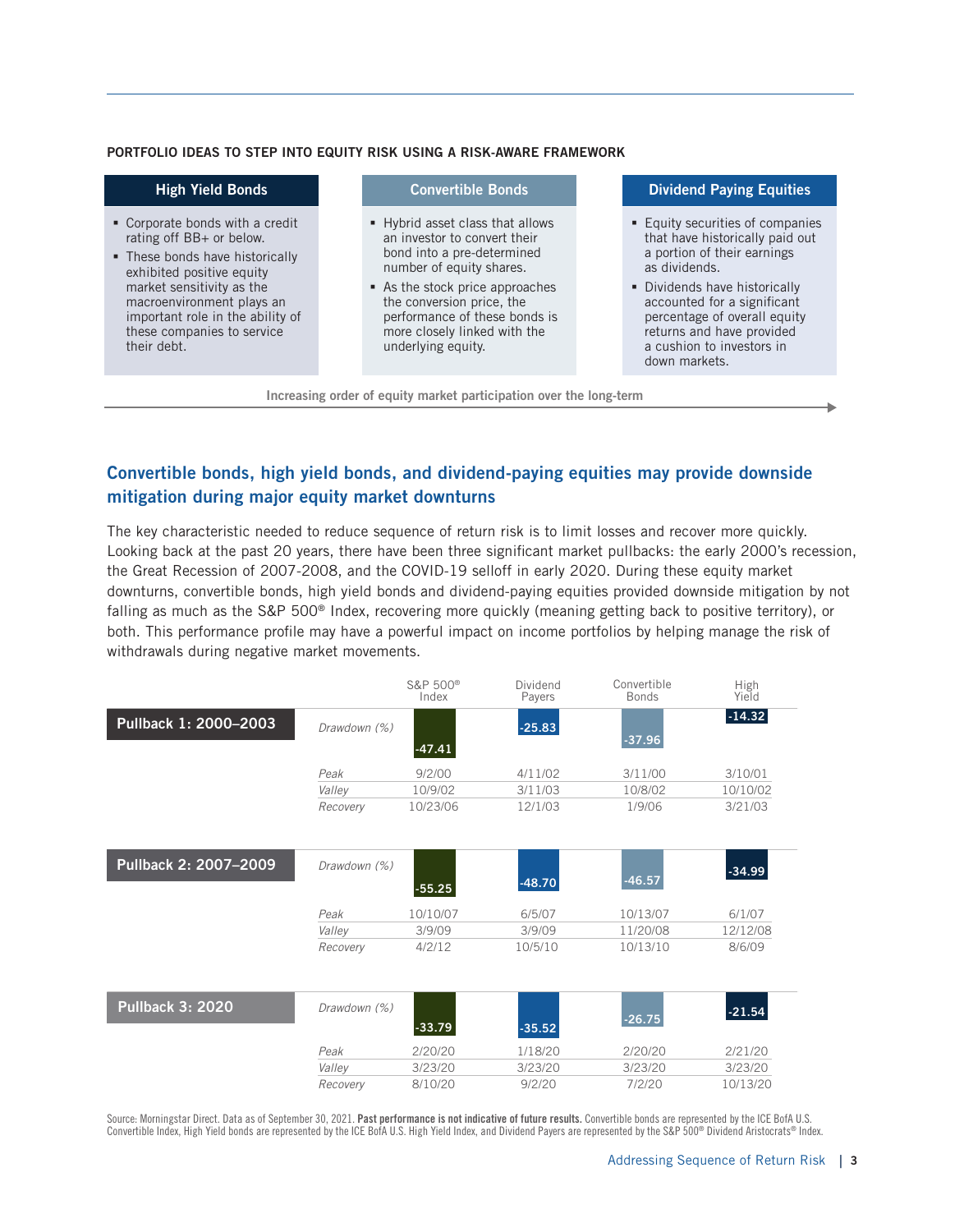Consider also the 20-year risk-return profile of high yield, convertibles, and dividend payers versus the Bloomberg U.S. Aggregate and S&P 500® indexes.

#### WEIGHING THE RISK AND REWARD OF EQUITY SUBSTITUTES

20-Year Risk/Return Profile and Beta to S&P 500® Index



Source: Morningstar Direct. Data as of September 30, 2021. 20-year period. Past performance is not indicative of future results. Convertible bonds are represented by the ICE BofA U.S. Convertible Index, High Yield bonds are represented by the ICE BofA U.S. High Yield Index, and Dividend Payers are represented by the S&P 500® Dividend Aristocrats® Index.

## An attractive balance of upside participation and downside mitigation

Looking at the 20-year capture profile of these asset classes gives a sense of why they may be of interest to investors looking to reduce sequence of return risk. Take convertible bonds, for example. Historically, the asset class has captured roughly 79% of the upward movement of equities, but with only 66% of the downside. So, investors have had the potential to grow their wealth by capturing some of the upside of equities, but with less exposure to the drawdowns that come with equity investing. High yield bonds had the most conservative profile within this analysis, capturing 52% of the upside of the S&P 500 with only 33% of the downside. Dividendpaying equities captured an attractive 90% of the upside of the S&P 500, but with only 76% of the downside. So depending on each investor's unique circumstances and portfolio allocations, these asset classes may help improve a portfolio's equity market sensitivity and potentially reduce sequence of return risk.



#### 20-YEAR CAPTURE PROFILE RELATIVE TO S&P 500® INDEX

Source: Morningstar Direct. Data as of September 30, 2021. 20-year period. Past performance is not indicative of future results. Convertible bonds are represented by the ICE BofA U.S. Convertible Index, High Yield bonds are represented by the ICE BofA U.S. High Yield Index, and Dividend Payers are represented by the S&P 500® Dividend Aristocrats® Index.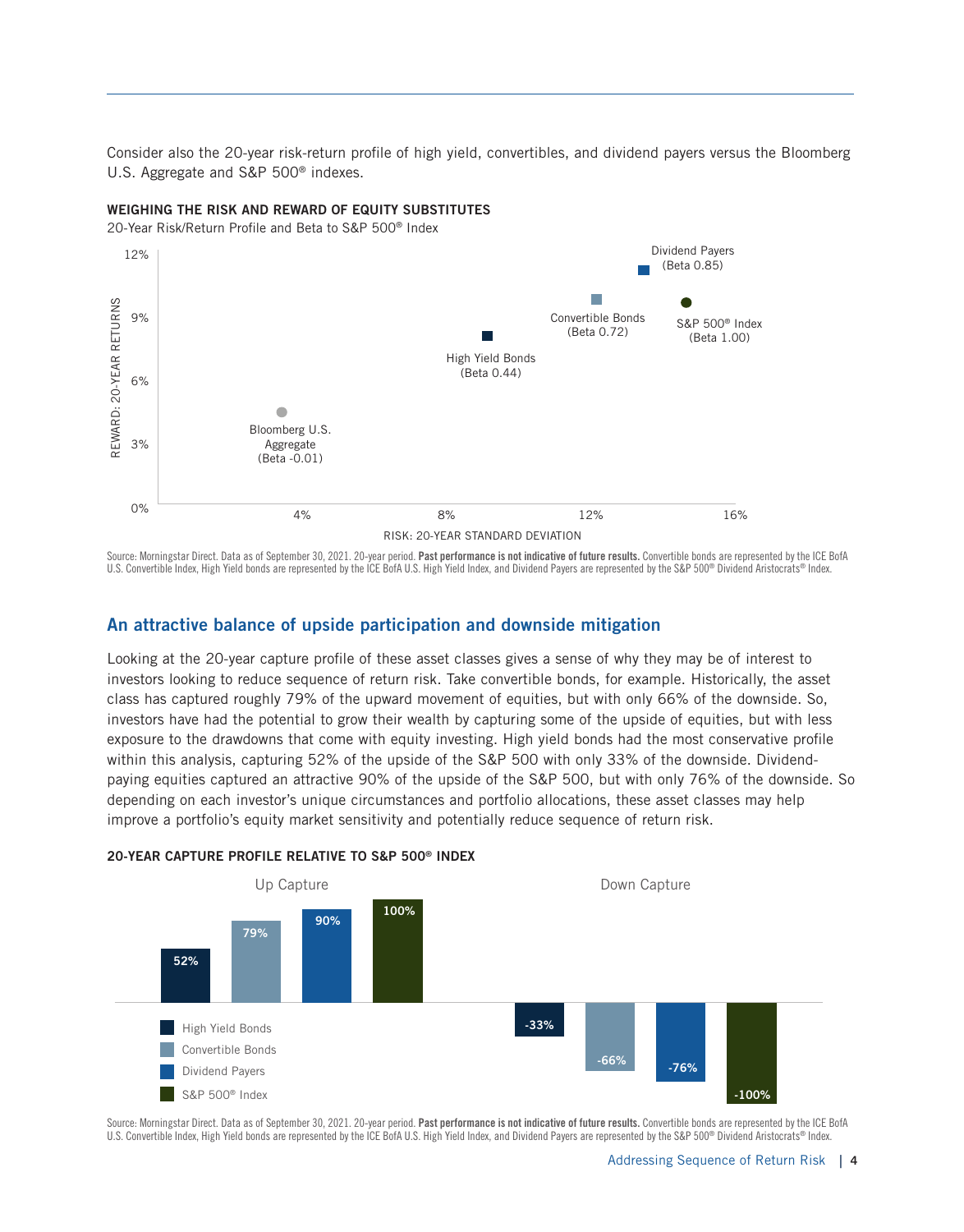## A history of attractive risk-adjusted returns

The attractive capture profiles of these asset classes are also combined with long-term risk-adjusted returns, as measured by Sharpe and Sortino ratios, that have historically been stronger than the S&P 500.

#### HOW CONVERTIBLES, HIGH YIELD, AND DIVIDEND PAYING STOCKS HAVE PROVIDED ATTRACTIVE RISK-ADJUSTED RETURNS RELATIVE TO EQUITIES



Source: Morningstar Direct. Data as of September 30, 2021. 20 year period. **Past performance is not indicative of future results.** Convertible bonds are represented by the ICE BofA U.S. Convertible Index, High Yield bonds are represented by the ICE BofA U.S. High Yield Index, and Dividend Payers are represented by the S&P 500® Dividend Aristocrats® Index.

## The impact on sequence of return risk

The scenario on the chart below is the same as for Investor One in the earlier example; however, allocations to convertible bonds, high yield bonds, and dividend payers are also illustrated. The portfolio that was drawing just from the S&P 500 would have run out of money by 2018. However, if an investor were to have allocated 25% of the portfolio to one of these asset classes, the life of the portfolio would have been extended, allowing them to continue to draw assets to fund retirement years after the 100% S&P 500 portfolio would have been depleted.

### ALLOCATIONS TO THESE ASSET CLASSES WOULD HAVE IMPROVED PORTFOLIO OUTCOMES RELATIVE TO EQUITIES FOR INCOME INVESTORS

| 5% annual withdrawal,<br>growing 2% annually |            | 100% S&P<br>500 <sup>®</sup> Index |                | 75% S&P 500 &<br>25% High Yield |                | 75% S&P 500 &<br>25% Convertibles |                | 75% S&P 500 &<br>25% Dividend Payers |                       |
|----------------------------------------------|------------|------------------------------------|----------------|---------------------------------|----------------|-----------------------------------|----------------|--------------------------------------|-----------------------|
| Year                                         | Withdrawal | Return                             | Year-end Value | Return                          | Year-end Value | Return                            | Year-end Value | Return                               | <b>Year-end Value</b> |
|                                              |            |                                    | \$1,000,000    |                                 | \$1,000,000    |                                   | \$1,000,000    |                                      | \$1,000,000           |
| 2000                                         | \$50,000   | $-9.10%$                           | \$858,956      | $-8.11%$                        | \$868,925      | $-9.33%$                          | \$856,721      | $-4.30%$                             | \$907,030             |
| 2001                                         | \$51,000   | $-11.89%$                          | \$705,862      | $-7.80%$                        | \$750,191      | $-10.03%$                         | \$719,830      | $-6.21%$                             | \$799,712             |
| 2002                                         | \$52,020   | $-22.10%$                          | \$497,843      | $-17.05%$                       | \$570,271      | $-18.72%$                         | \$533,053      | $-19.04%$                            | \$595,405             |
| 2003                                         | \$53,060   | 28.68%                             | \$587,586      | 28.55%                          | \$680,027      | 28.30%                            | \$630,849      | 27.86%                               | \$708,199             |
| 2004                                         | \$54,122   | 10.88%                             | \$597,406      | 10.88%                          | \$699,885      | 10.56%                            | \$643,376      | 12.03%                               | \$739,249             |
| 2005                                         | \$55,204   | 4.91%                              | \$571,547      | 4.37%                           | \$675,255      | 3.94%                             | \$613,501      | 4.61%                                | \$718,095             |
| 2006                                         | \$56,308   | 15.79%                             | \$605,510      | 14.79%                          | \$718,800      | 15.05%                            | \$649,550      | 16.17%                               | \$777,910             |
| 2007                                         | \$57,434   | 5.49%                              | \$581,342      | 4.67%                           | \$694,925      | 5.25%                             | \$626,237      | 3.60%                                | \$748,510             |
| 2008                                         | \$58,583   | $-37.00\%$                         | \$307,675      | $-34.35%$                       | \$397,665      | $-36.68%$                         | \$337,951      | $-33.22%$                            | \$441,284             |
| 2009                                         | \$59,755   | 26.46%                             | \$329,345      | 34.23%                          | \$474,017      | 32.13%                            | \$386,780      | 26.49%                               | \$498,415             |
| 2010                                         | \$60,950   | 15.06%                             | \$318,006      | 15.10%                          | \$484,620      | 15.49%                            | \$385,744      | 16.13%                               | \$517,884             |
| 2011                                         | \$62,169   | 2.11%                              | \$262,553      | 2.68%                           | \$435,437      | 0.29%                             | \$324,689      | 3.67%                                | \$474,700             |
| 2012                                         | \$63,412   | 16.00%                             | \$241,159      | 15.90%                          | \$441,253      | 15.74%                            | \$312,389      | 16.24%                               | \$488,373             |
| 2013                                         | \$64,680   | 32.39%                             | \$254,585      | 26.15%                          | \$491,941      | 30.52%                            | \$343,055      | 32.36%                               | \$581,728             |
| 2014                                         | \$65,974   | 13.69%                             | \$223,460      | 10.89%                          | \$479.550      | 12.63%                            | \$320,397      | 14.21%                               | \$598,395             |
| 2015                                         | \$67,293   | 1.38%                              | \$159,259      | $-0.12%$                        | \$411,668      | 0.29%                             | \$254,036      | 1.27%                                | \$538,703             |
| 2016                                         | \$68,639   | 11.96%                             | \$109,667      | 13.34%                          | \$397,954      | 11.58%                            | \$214,807      | 11.93%                               | \$534,317             |
| 2017                                         | \$70,012   | 21.83%                             | \$63,597       | 18.24%                          | \$400,546      | 19.80%                            | \$187,325      | 21.81%                               | \$580,818             |
| 2018                                         | \$71,412   | $-4.38\%$                          |                | $-3.85%$                        | \$313,695      | $-3.25%$                          | \$109,823      | $-3.97%$                             | \$486,346             |
| 2019                                         | \$72,841   | 31.49%                             |                | 27.22%                          | \$326,235      | 29.40%                            | \$69,274       | 30.61%                               | \$562,367             |
| 2020                                         | \$74.297   | 18.40%                             |                | 15.34%                          | \$301,984      | 25.35%                            | \$12,540       | 15.97%                               | \$577,870             |

Source: Morningstar Direct. Data as of December 31, 2020. Hypothetical distribution set up: \$1,000,000 initial investment, \$50,000 withdrawal starting at the end of year one which grows at 2% per annum. Each year-end balanced utilizes the return for the year and then after the year-end balance is calculated, the withdrawal is taken. Past performance is not indicative of future results. Convertible bonds are represented by the ICE BofA U.S. Convertible Index, High Yield bonds represented by the ICE BofA U.S. High Yield Index, Dividend Payers are represented by the S&P 500® Dividend Aristocrats® Index.